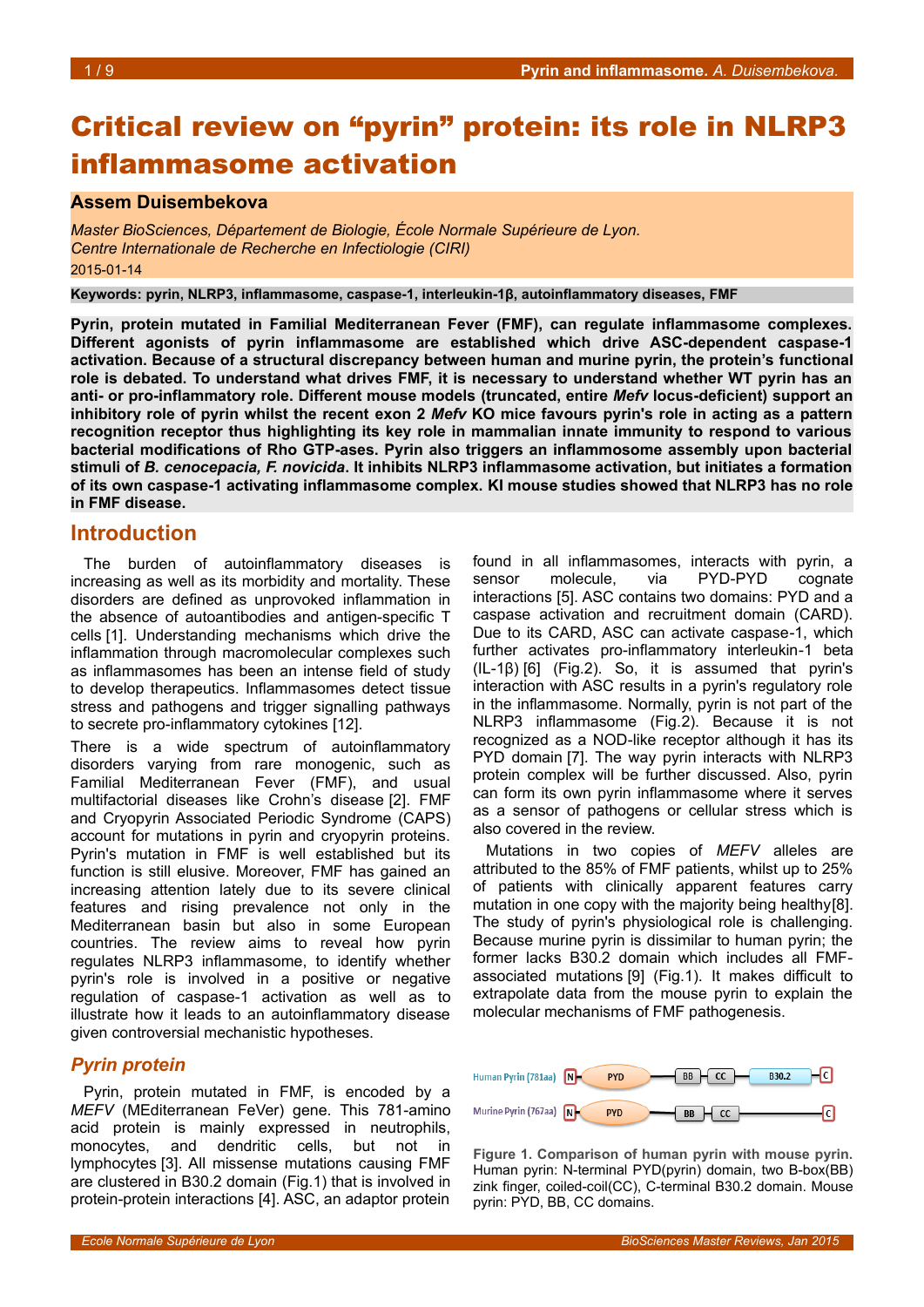# *MEFV gene*

In 1997, *MEFV* gene was identified on a chromosome 16p using positional cloning. It coded for a 781-amino acid protein named pyrin in mature granulocytes[10]. Independently, French FMF Consortium discovered transcriptional units of 60kB in the FMF gene *MEFV*: among 4 genes found, they termed one to be marenostrin (Latin *mare nostrum*-Mediterranean sea), whose missense variations results in FMF disease [11].

#### *NLRP3 inflammasome*

NLRP3 (NLR-based PYD domain containing 3) is a multiprotein cytosolic complex which senses pathogenor danger-associated molecular patterns (PAMPs, DAMPs) and like other inflammasomes defend against pathogen infection by caspase-1 activation. PAMPs vary from bacterial peptidoglycans to viral DNAs [12] whereas DAMPs are host-derived signals[13] such as extracellular ATP or potassium efflux. NLRP3 complex activation requires both PAMP and DAMP in human monocytes and mouse macrophages [9].The inflammasome proteins possess either PYD or CARD domains thereby resulting in homotypic interactions through PYD-PYD and CARD-CARD assembly (Fig[.2\)](#page-1-0). There are other non-NLR proteins like AIM-2 [14] and pyrin [7] which also stimulate AIM-2 and pyrin inflammasome formation. Normally, inflammasome activation is manifested by caspase-1 activation and IL-1β) secretion. Its overstimulation is responsible for the pathogenesis of different autoinflammatory disorders.



<span id="page-1-0"></span>**Figure 2. NLRP3 inflammasome.** The structure consists of CARDcontaining caspase-1, CARD- and PYD-containing ASC protein, and an intracellular sensor nucleotide-binding oligomerization domain receptors, in short, NOD-like receptors(NLRs). NLRs act as sensors of PAMPs/DAMPs. An NLR, here NLRP3, represents C-terminal leucine-rich repeat (LRR), central nucleotide domain (NACHT), and N-terminal effector PYD domain [12]. NLRP3 inflammasome is formed when NLRP3 binds to an ASC protein through its PYD domain. ASC subsequently recruits the procaspase-1 via CARD-CARD interactions. Inflammasome assembly initiates caspase-1 activation which regulates maturation of pro-inflammatory cytokine interleukin-1 beta (IL-1β)) and its secretion. IL-1β) secretion can be also stimulated by an additional ATP signal through the nucleotide receptor P2X7 [15]. Secreted IL-1β serves as a main performer for tissue destruction and pyroptosis [16].

#### **Pyrin in human diseases**

#### *Familial Mediterranean fever (FMF)*

FMF (OMIM 249100) is the most common hereditary autoinflammatory syndrome caused by missense mutations in the B30.2 domain of the pyrin protein [17]. FMF has a high prevalence (1/200 - 1/1000) in the south-east Mediterranean area. Pyrin regulates caspase-1 activation. Loss-of-function *MEFV* mutations possibly cause autoinflammation through reduction of pyrin's inhibitory role which leads to IL-1β) production[18] whilst gain-of-function mutation arises in a dominant-like pattern of inheritance of the disease which has an autoinflammatory phenotype, too [19]. FMF is manifested by recurrent episodes of fever attacks with local inflammation and joint pain in the absence of detectable pathogenic stimulus [20].

#### *PAPA syndrome*

Autoinflammatory syndrome of pyogenic arthritis, pyoderma gangrenosum, acne (PAPA) accounts for missense mutations in cytoskeleton-organizing protein PSTPIP1 [21]. PAPA syndrome is similar to FMF even though the former's clinical features are more severe causing tissue destruction. Mutant PSTPIP1 has a greater affinity for pyrin's BB and CC domains, thus leading to an indirect inflammasome activity [22].

#### *FMF epidemiology*

*Age*: FMF disease manifests itself during the early ages: 50% of incidence before the age of 10 and 90% before the 20 years old.

*Ethnicity:* 200 *MEFV* mutations have been dated in a population inhabiting the Mediterranean basin: Turks, Armenians, Jewish, Arabs, Italians and North Africans. Today, FMF spread is not only limited to this area, but also worldwide [28] thanks to milder *MEFV* mutations (V726A).

*Environmental factors*: Living in a country, susceptible for the disease, could be a risk factor: 78% of FMF patients in Turkey had severe symptoms as opposed to 34% living in Germany, a country with better living conditions [29].

*Treatment:* Colchicine is effective in reduction of FMF attacks and amyloidoisis [30]. Those who are nonresponsive to the colchicine treatment, they are alternatively treated with IL-1 antagonist (anakinra) or the human IL-1β monoclonal antibody (canakimumab) [31]. All these treatments reduce the frequency of attacks.

#### *Other human diseases*

Pyrin mutation (M694V) has been recently associated with ankylosing spondylitis, an autoimmune disease, in the Chinese Han population [23]. Severe autosomal-dominant periodic autoinflammatory autosomal-dominant periodic autoinflammatory disorder with AA amyloidosis was shown to result from the H478Y *MEFV* mutation which halts the functional role of pyrin [24]. Giaglis *et al.* [25] report that 7 (n=25) ulcerative colitis (UC) patients had *MEFV* mutations.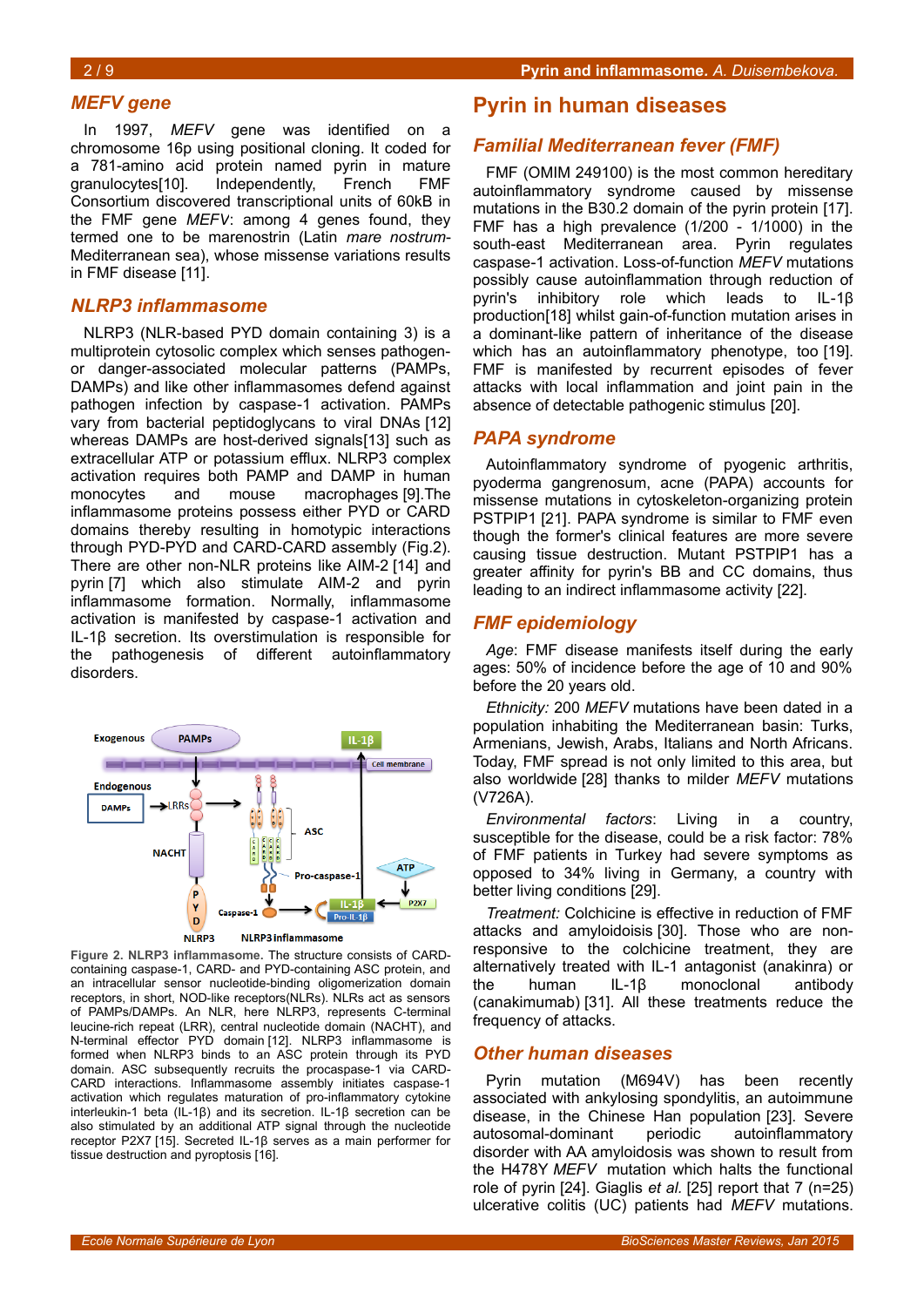Moreover, *MEFV* mutations also need to be studied in patients with Crohn's disease (CD). Because inflammatory bowel diseases are reported to be frequent in FMF families [26]. So far, extraintestinal lesions caused by CD have been associated with *MEFV* mutations [27]. It is implied that high frequency of *MEFV* mutations in UC patients with inflammatory arthritis gives an altered effect in the course of the disease and enables *MEFV* to localize in the joints. Further confirmation is needed with a larger patient series.

## *Hypotheses of mutated pyrin's effect in FMF*

There exist contradictory hypotheses regarding mutated pyrin's role in FMF pathogenesis: pyrin inflammasome hypothesis which supports pyrin's inflammatory role, and sequestration hypothesis which supports pyrin's anti-inflammatory role (Fig[.3\)](#page-2-1). According to the former, FMF manifests as a subsequence of a gain-of-function mutation (M694V, M680I, V726A) in pyrin's B30.2 which enables it to be constitutively active in the absence of triggers thereby forming an inflammasome whilst the latter explains FMF emergence as a result of pyrin's loss-of-function mutation that leads to pyrin's failure to sequester ASC so that caspase-1 gets activated thus inducing inflammation.

| <b>Hypotheses:</b>              | <b>Pyrin inflammasome</b>                                                 | <b>Sequestration</b>                                                                                      |
|---------------------------------|---------------------------------------------------------------------------|-----------------------------------------------------------------------------------------------------------|
| Model:                          | Inflammasome<br>formation                                                 | <b>NLRP3</b> competitor                                                                                   |
| <b>Pyrin</b><br>description:    | Proinflammatory                                                           | Anti-inflammatory                                                                                         |
| <b>Pyrin function:</b>          | Pathogen sensor<br>binds to ASC<br>caspase-1 activator                    | <b>NLRP3</b> competitor for ASC<br>binding<br>pyrin binds ASC and<br>sequesters it<br>caspase-1 inhibitor |
| <b>FMF</b> disease<br>mutation: | Gain-of-function                                                          | Loss-of-function                                                                                          |
| <b>Mutation</b><br>phenotype:   | Constitutively active<br>$pyrin \rightarrow$ active pyrin<br>inflammasome | Pyrin fails to sequester ASC<br>caspase-1 activation                                                      |

<span id="page-2-1"></span>**Figure 3. Different models suggesting pyrin function and its respective mutations in causing FMF.** Pyrin inflammasome hypothesis proposes that pyrin forms an inflammasome by detecting PAMPs via its B30.2 domain, thereby activating caspase-1 [32]. FMF results due to a chronically active pyrin inflammasome. Sequestration hypothesis suggests that pyrin competes with NLRP3 for ASC-binding thus inhibiting downstream IL-1β) processing upon ASC sequestration [5,33]. FMF results due to pyrin's inability to sequester ASC which leads to an enhanced IL-1β secretion.

# **Anti-inflammatory role of pyrin**

In overexpression studies pyrin was reported to negatively regulate caspase-1 by competitively binding to ASC[34] and leaving less availability of ASC for NLRP3[35]. In particular, pyrin's B30.2 domain is able to bind directly to caspase-1 and hinder its activation. Furthermore, FMF mutations clustered in this domain

had a reduced binding to caspase-1 which resulted in IL-1β) secretion. Also, pyrin downregulation in THP-1 cells increased IL-1β secretion, an indicator of the inflammasome activation[33]. Studies performed in mouse models favour pyrin's inhibitory role [5,36].

# *Pyrin inhibits NLRP3-mediated inflammation*

NLRP3 or cryopyrin, encoded by the *NLRP3* gene, is a protein mutated in inflammatory diseases as familial cold urticaria and Muckle-Wells syndrome [37]. Normally, NLRP3 binds ASC via PYD homotypic interactions. Pyrin also binds ASC. Pyrin-ASC interaction was found to suppress NLRP3-mediated NF-kB activation via disruption of NLRP3-ASC collaboration [34]. Such an elucidation of pyrin's inhibition of NF-kB firstly suggested its inhibitory role in the formation of the NLRP3 inflammasome so that FMF-associated pyrin mutations stimulate enhanced ASC signaling causing the inflammation.

Another study found out that pyrin-ASC dialogue activates NF-kB signaling when pyrin was coexpressed in HEK293T cells [38]. But, it was later refuted by demonstrating that neither pyrin nor its FMF mutations does not induce NF-kB activity in cells with endogenous ASC expression[7]. The conflicting results account for using different cell types: ASC overexpression in transfected cells contrary to 293-ASC cells with stable ASC numbers.

To continue, pyrin is reported to disrupt NLRP3 inflammasome activation (Fig[.4\)](#page-2-0) due to its interference with the NLRP3 complex which limits IL-1β processing. Pyrin's B30.2 domain interacts with NLRP3, caspase-1 and the inflammasome substrate, IL-1β).



<span id="page-2-0"></span>**Figure 4. Pyrin negatively regulates NLRP3 inflammasome (adapted from Papin** *et al.* **[35]).** Pyrin interacts with NLRP3 sensor via its B30.2 and PYD domains which bind respectively to NACHT and PYD domains of NLRP3 in the inflammasome complex. This inhibits pro-IL-1β) processing. Furthermore, pyrin binds to pro-IL-1β), negatively affecting pro-IL-1β) processing.

# *Pyrin inhibits inflammasome via ASC sequestration*

Pyrin's role *in vivo* was attempted to be studied in mouse models. A mouse model was generated by deleting C-terminal of murine pyrin so that it consists of only PYD domain [5]. Because mouse with a truncated pyrin suffered from high body temperatures (>39C), it was believed to mimic the FMF features. Moreover, the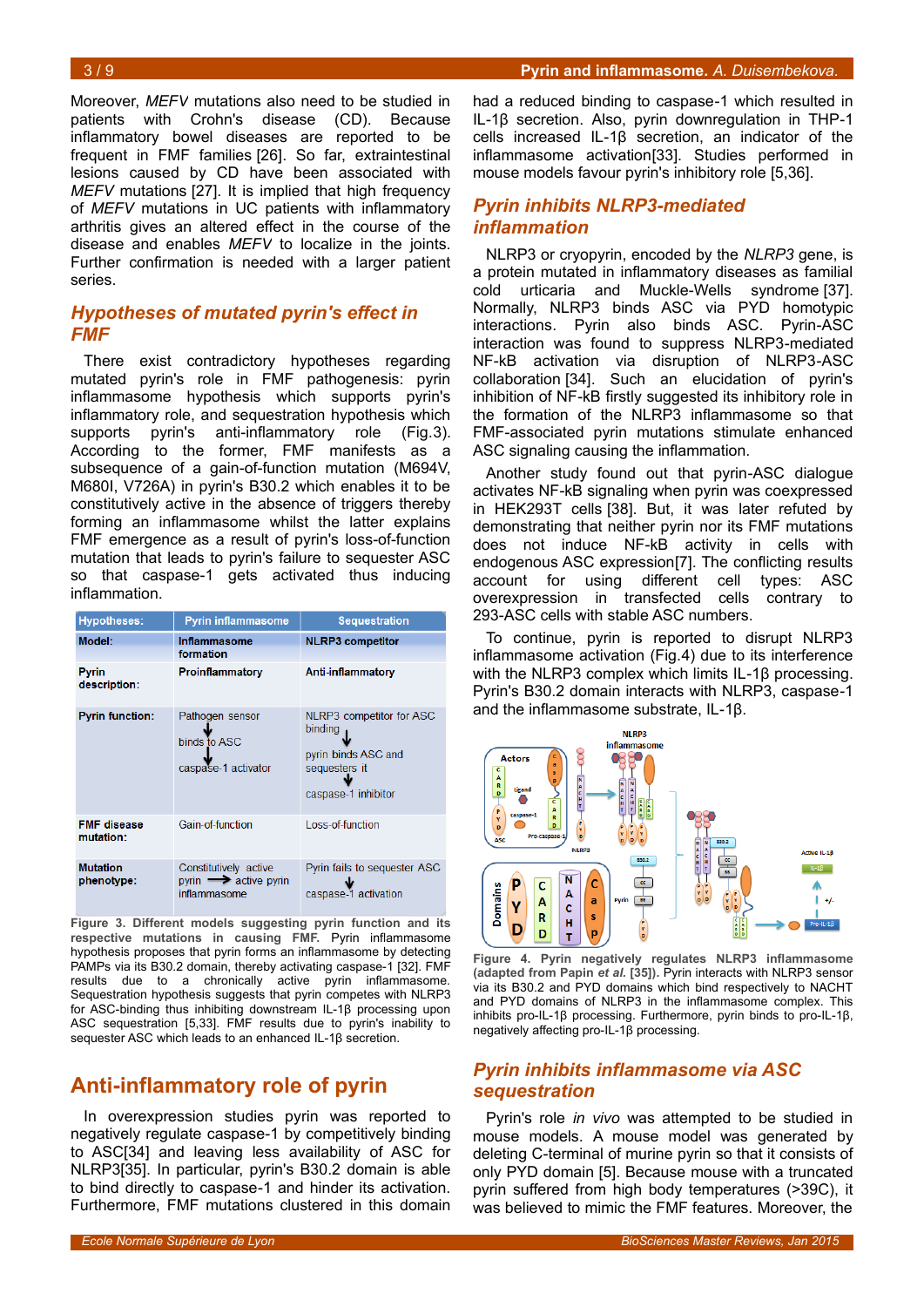mice had elevated IL-1β levels in macrophages in response to bacterial lypopolysaccharide (LPS), which led to a hypothesis that WT pyrin negatively regulates inflammasome. So, an anti-inflammatory role of pyrin implies that WT murine pyrin binds to ASC causing its sequestration so that ASC-caspase-1 interaction is not allowed. Consequently, caspase-1 activation is suppressed. These results can be argued since pyrin had its C-terminal deleted that acts as a regulatory domain. However, deletion of a regulatory domain in Ipaf and NLRP3 which belong to NLR family resulted in a generation of active proteins [39]. So, its deletion in mice does not indicate a mutant pyrin to arrive to pyrin's inhibitory role. Moreover, macrophages in mice with pyrin truncation might have disrupted apoptosis compared to WT upon LPS treatment. It is also possible that increased sensitivity to LPS is due to an accumulation of macrophages in pyrin-truncated mice. Furthermore, murine pyrin lacks the B30.2 domain so these observations cannot be attributed to explain FMF pathogenesis.

# *Pyrin inhibits caspase-1 activation*

Pyrin was found to suppress caspase-1 activation by binding to its catalytically active sites (p10 and p20) via<br>B30.2 domain [33]. This was supported by B30.2 domain [33]. This was supported computational docking analyses, and FMF-associated mutations in B30.2 (M680I, M694V, V726A) demonstrated less binding with caspase-1. FMF mutations are thought to affect pyrin-caspase-1 interaction based on overexpression studies. In contrast, Papin *et al.* [35] did not observe consistent dampened interaction of pyrin with M694V mutation with caspase-1. Interestingly, B30.2-caspase-1 binding was found to be ASC-independent[33]. Yu and his colleagues[7] proved an absolute necessity of ASC for pyrin to initiate caspase-1 on transfection system stably expressing ASC. Surprisingly, pyrin missing the B30.2 domain but retaining its PYD domain had a significant increase in IL-1β secretion [33]. In the absence of ASC, it is expected that no PYD-PYD interaction between pyrin and ASC takes place. Consequently, an inhibition of IL-1β) processing should have been observed.

# *Loss of murine pyrin increases IL-1β levels*

The entire *Mefv* locus-deleted mice had an increased NLRP3 inflammasome-mediated IL-1β) release in response to LPS and elicitors (Alum, ATP) in resident peritoneal macrophages (RPM) [36]. These results are conflicting with findings by Chae *et al.* [17] who observed that IL-1β) release by bone marrow-derived macropages (BMDMs) was not different when stimulated with LPS or ATP in a KI mouse model of FMF, generated by fusing human B30.2 domain to a mouse pyrin. These deviations account for two factors: utilization of different cells such as RPMs in the former which has more pyrin; and BMDMs in the latter, which has much less pyrin; and different mouse models, KO and KI. It is noteworthy that KO mouse has no overt FMF phenotype whilst KI model generated almost similar to or severe phenotype of FMF. KI mice results

suggest that activation of caspase-1 was ASCdependent but NLRP3-independent, thus ruling out the necessity of NLRP3 in the FMF induction. Loss of murine pyrin did not only impact the activation of NLRP3 inflammasome complex, but also involved other NLRC4 and NLRP1b inflammasomes' assembly upon challenge with their respective elicitors (flagellin and *Bacillus anthracis)*[36].

As it can be seen, it is not possible to extrapolate results obtained from mouse for FMF that makes the gene function comparison complicated. It raises a necessity to develop new methods to address the challenge.

The targeted deletion of exon 2 of mouse *Mefv* enabled the generation of TALEN-mediated *Mefv-/-* KO mouse [40] which manifested that pyrin acts as a pattern recognition receptor (PRR), thus supporting pyrin's inflammatory role provided below.

# **Proinflammatory role of pyrin**

Observations that human pyrin is primarily stimulated as an immediate-early gene by cytokines [18] and all the FMF mutations are found in B30.2 domain argue for an inflammatory role of pyrin. Pyrin positively regulates caspase-1 when overexpressed in 293T cells stably expressing ASC and caspase-1 [7]. Furthermore, pyrin increases IL-1β) production in response to LPS [41], *Francisella novicida, Burkhrolderia cenocepacia* infections [42,43], mutant PSTPIP1 which causes PAPA syndrome [22], and ribotoxic stress [44]. Moreover, pyrin was regarded as a PRR in BMDMs to detect bacterial induced Rho subfamily inactivation induced by virulence factors of *C.difficile*, *C.botulinum* in pyrin KO mice to trigger ASCdependent caspase-1 activation, extended IL-1β) secretion in BMDMs. Together, these data suggest a stimulatory role of pyrin in inducing inflammation and these are discussed below.

# *ASC-dependent pyrin inflammasome assembly*

Pyrin positively regulates caspase-1 by binding to ASC and provoking the ASC oligomerization. ASC is crucial in recruitment and autoprocessing of procaspase-1. Consequently, pyrin-ASC complex is a prerequisite for ASC-dependent caspase-1 recruitment. So, pyrin acts as a proinflammatory protein [7]. In contrast, Chae *et al.* [5] support pyrin's antiinflammatory role suggesting that pyrin causes ASC sequestration, thereby achieving inflammasome inhibition. It is noteworthy that the latter observations were obtained using a mouse model whose pyrin had a C-terminal truncation [5] whilst a pro-inflammatory role of pyrin (Fig[.5\)](#page-4-0) was established using human pyrin and 293T cells expressing ASC and procaspase-1 at physiological levels in such a way that artificial results are eliminated due to the protein levels' variations

Both pyrin and NLRP3 form independently pyrin(Fig[.5\)](#page-4-0) and NLRP3 inflammasome complexes with ASC and procaspase-1 where caspase-1 activation is based on ASC oligomerization. More interestingly, pyrin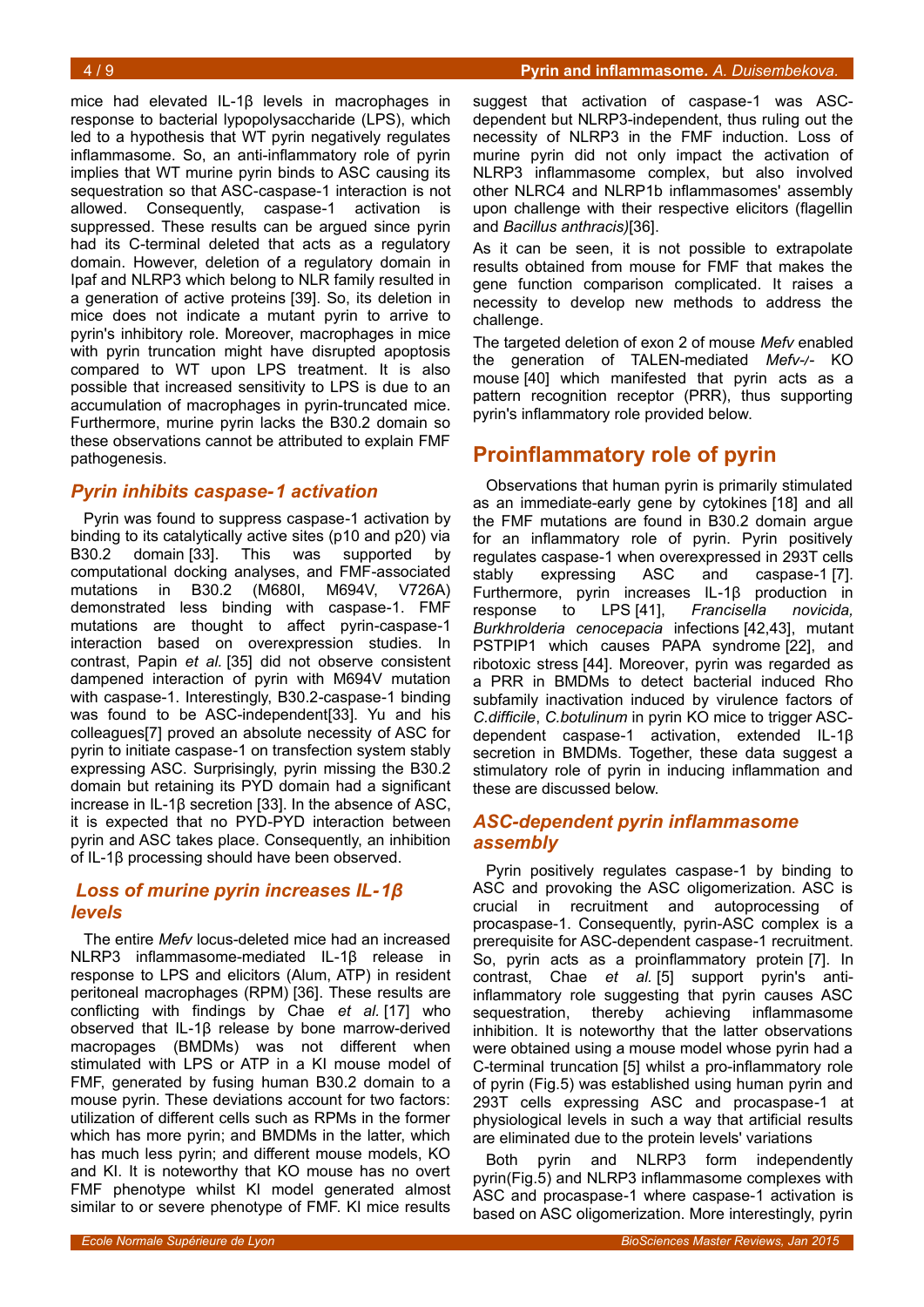-NLRP3 dialogue can result in a slight increase of ASCdependent caspase-1 activation. So, ASC plays an absolute role both in pyrin and NLRP3-mediated caspase-1 induction. To sum up, it is implied that FMFassociated mutations modify pyrin's activity and give rise to increased oligomerization of ASC.



<span id="page-4-0"></span>**Figure 5. Pyrin positively regulates inflammasome.** In this suggested model, pyrin's B30.2 domain acts as a regulatory motif which senses PAMPs. This results in pyrin's binding to and oligomerization of ASC, and recruiting caspase-1. These form a pyrin inflammasome complex which further processes IL-1β) causing inflammation.

# *Pyrin's role in ASC pyroptosome activation*

Pyrin's interaction with PSTPIP1, protein mutated in PAPA syndrome, regulates IL-1β) signaling via ASC[45]. Initially, pyrin rests in a homotrimeric autoinhibited state due to its PYD domain bound to B-box. PYD remains hidden, and this limits pyrin's interaction with ASC. PSTPIP1 can unmask PYD by binding to pyrin's BB domain, thus rendering its active conformation. Pyrin's interaction with ASC is achieved followed by ASC oligomerization and downstream IL-1β) generation. Mutant PSTPIP1 was observed to have a higher affinity for BB domain of pyrin later forming an ASC pyroptosome, a supramolecular complex comprising of dimerized oligomers of ASC and caspase-1 recruitment [32]. So, pyrin is absolutely required to sense PAPA-associated PSTPIP1 mutants to stimulate ASC-dependent caspase-1 activation with according IL-1β) upregulation by acting as a direct activator of ASC pyroptosome. This sheds a light on a molecular mechanism of PAPA syndrome. Importantly, pyrin's CC-domain is found to be critical for PSTPIP1 regulated activities. Because it is responsible for pyrin's homotrimerization. The latter is crucial for pyrin's capacity to trigger ASC oligomerization to activate caspase-1. Even more significantly, pyrin is regarded as a pro-inflammatory molecule after viewing how colchicine inhibited caspase-1 activation mediated by pyrin upon challenge with PSTPIP1 mutants.

# *Pyrin initiates inflammasome assembly upon sensing bacteria*

Human pyrin recognizes intracellular bacteria *Burkholderia cenocepacia* in human monocytes[43]. Pyrin's regulation of inflammasome was shown: depletion of pyrin levels led to a significant reduction in caspase-1 and mature IL-1β) secretion in response to *B.cenocepacia* whereas pyrin's overexpression resulted in more IL-1β) release. This is supported by the Wewer's lab [41] where pyrin knockdown led to a diminished IL-1β) processing in fresh human monocytes, too. To continue, ASC-dependent inflammasome activation was identified where ASC overexpression provoked significantly more IL-1β) secretion. Moreover, ASC-pyrin interactions were established in infected cells. So, Gavrilin *et al.* [43] were the first to demonstrate that pyrin is absolutely required to detect *B.cenocepacia* due to its bacterial type VI secretion system (T6SS). This resulted in pyrin's forming an inflammasome. Besides, *B.cenocepacia* induces the pyrin inflammasome activation by modifying RHOA subfamily: it deamidates asparagine-41 in the switch-I region via T6SS that is detected by pyrin [40].

Pyrin's level is important to sense bacteria and induce inflammation: pyrin deficit in human monocytes and monocyte-derived macrophages (MDMs) accounted for a decreased IL-1β) release upon *F.novicida* infection [42]. Normally, there is a high expression level of pyrin in human monocytes but it falls with the cells' differentiation into MDMs. Pyrin levels can be easily restored in MDMs by treating them with macrophage colony-stimulating factor (M-CSF) [42]

Constant maintenance of pyrin expression in MDMs with *Francisella* stimulus allows for inflammasome assembly by activating caspase-1. But, it is also possible that M-CSF induces inflammasome through pyrin-independent regulators since it is capable of activating several signaling pathways [46]. Also, a knockdown of pyrin in THP-1 cells did not affect pro-IL-1β) and the mature IL-1β) mRNA levels whilst there was a significant reduction in IL-1β release. This might be due to either a disruption or a lack of an additional signal like ATP that is necessary for IL-1β) secretion (Fig[.2\)](#page-1-0). It also concerns MDMs which are reported to have an inflammasome impairment due to their incapacity of IL-1β) release upon infection although they express IL-1 $\beta$  at a similar rate as human monocytes. All in all, *Francisella* acts as an agonist for pyrin via binding to a B30.2 domain followed with a B-box interaction and unmasking of PYD domain so that it homotypically interacts with ASC. Hence, determination of pyrin's role as a unique sensor of the pathogen which drives inflammation is in agreement with a pro-inflammatory role of pyrin.

Furthermore, recently pyrin was reported to sense ribotoxic stress [44], a response initiated as a result of damage to 28S ribosomal RNA that further activates p38 MAPK signaling [47] and Rho modification by toxins [40]. Pyrin-dependent caspase-1 activation in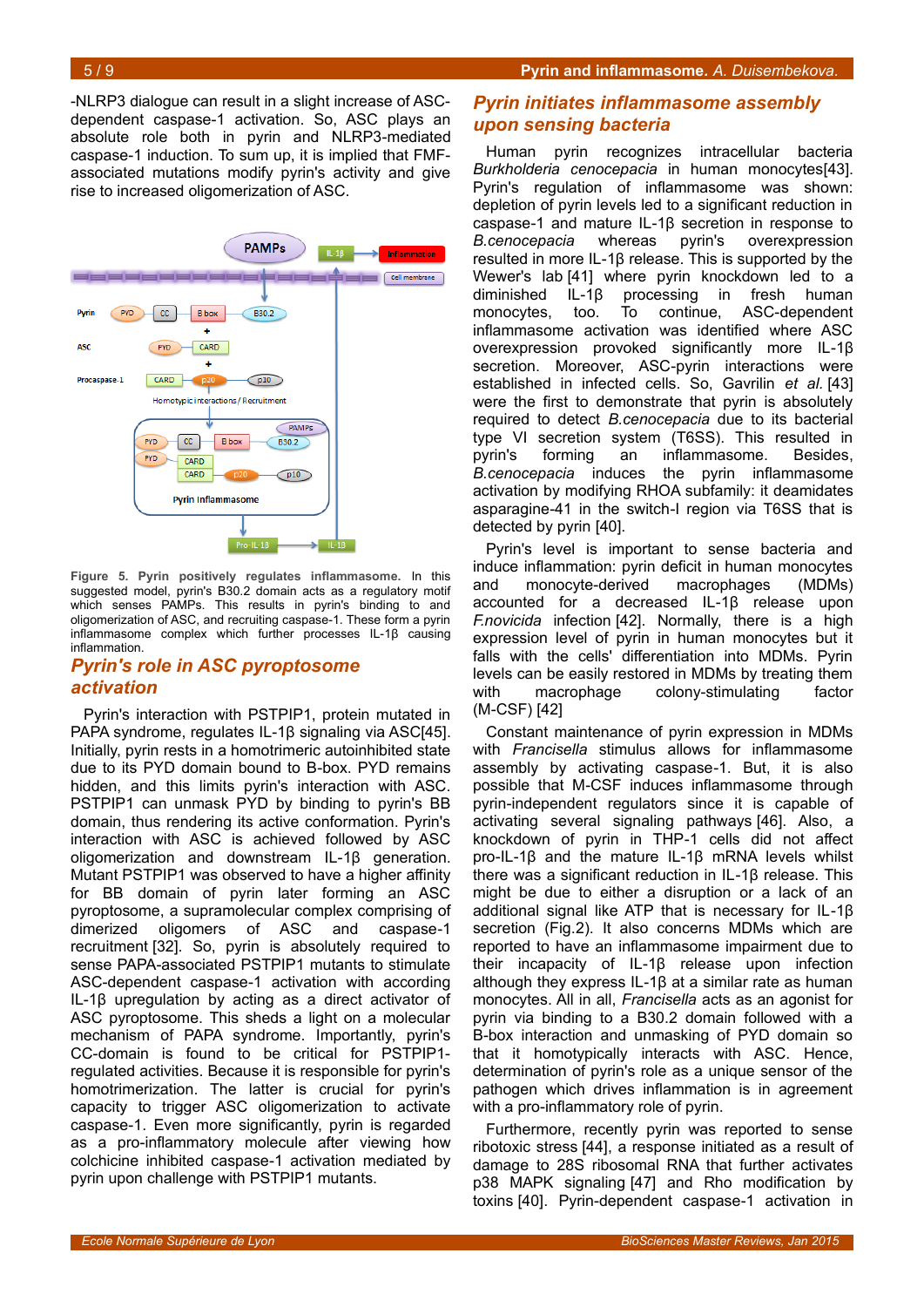response to MAPK signaling and bacterial inactivation of Rho-GTPases reinforce pyrin's role as a mediator of inflammasome assembly.

Different results supporting either a proinflammatory or anti-inflammatory role of pyrin account for using different cell types and transfection studies. Pyrin's inhibition of caspase-1 is achieved by myeloid and monocyte cell lines [33,35] which endogenously express all the molecules to observe the IL-1β) processing whilst pyrin's activation of caspase-1 is observed in HEK-293T cells which are more advantageous in terms of facilitated transfection in tissue culture. Although HEK-293T cells are stably transfected with ASC, they cannot recapitulate all of the endogenous protein interactions in leukocytes compared to the human myeloid and monocytic cell lines.

# **Conclusion**

As of the interaction between pyrin and NLRP3 inflammasome, pyrin was found to interfere with NLRP3 negatively regulating IL-1β) processing. Instead, pyrin forms its own inflammasome to sense PAMPs acting as a positive caspase-1 regulator based on the results in human cell lines. In my opinion, mutations of pyrin in FMF patients are supposed to have a gain-offunction character. During evolution, these mutations are hypothesized to confer sensitivity to an extensive range of PAMPs than the WT pyrin which recognizes a single one [7]. Currently, the pathogen is not yet identified. Since FMF is inherited in an autosomal recessive pattern, the heterozygotes are conferred a selective advantage against the pathogen and that is why they are healthy whereas the homozygous suffer from increased inflammatory response. Together, these data support a pro-inflammatory role of pyrin.

# **Acknowledgments**

I thank Dr Bénédicte Py for her critical reading of the review, Professor Bertrand Mollereau for his useful comments, and Dr Antoine Corbin for provision of the technical support during the review writing.

# **References and recommended reading**

Papers of particular interest have been highlighted as:

- of special interest
- ●● of outstanding interest
- [1] McDermott MF, Aksentijevich I, Galon J, McDermott EM, Ogunkolade BW, Centola M, Mansfield E, Gadina M, Karenko L, Pettersson T, et al.: **Germline mutations in the extracellular domains of the 55 kDa TNF receptor, TNFR1, define a family of dominantly inherited autoinflammatory syndromes**. *Cell* 1999, **97**:133–144. [PMID: 10199409]
- [2] Touitou I: **Inheritance of autoinflammatory diseases: shifting paradigms and nomenclature**. *J. Med. Genet.* 2013, **50**:349–359. [doi: 10.1136/jmedgenet-2013- 101577] [PMID: 23536687]
- [3] Diaz A, Hu C, Kastner DL, Schaner P, Reginato AM, Richards N, Gumucio DL: **Lipopolysaccharide-induced expression of multiple alternatively spliced MEFV transcripts in human synovial fibroblasts: a prominent splice isoform lacks the C-terminal domain that is highly mutated in familial Mediterranean fever**. *Arthritis Rheum.* 2004, **50**:3679– 3689. [doi: 10.1002/art.20600] [PMID: 15529356]
- [4] Woo J-S, Imm J-H, Min C-K, Kim K-J, Cha S-S, Oh B-H: **Structural and functional insights into the B30.2/SPRY domain**. *EMBO J.* 2006, **25**:1353–1363. [doi: 10.1038/sj.emboj.7600994] [PMID: 16498413] [PMCID: PMC1422157]
- [5] Chae JJ, Komarow HD, Cheng J, Wood G, Raben N, Liu PP, Kastner DL: **Targeted disruption of pyrin, the FMF protein, causes heightened sensitivity to endotoxin and a defect in macrophage apoptosis**. *Mol. Cell* 2003, **11**:591–604. [PMID: 12667444]
- [6] Martinon F, Tschopp J: **Inflammatory caspases: linking an intracellular innate immune system to autoinflammatory diseases**. *Cell* 2004, **117**:561–574. [doi: 10.1016/j.cell.2004.05.004] [PMID: 15163405]
- [7] Yu J-W, Wu J, Zhang Z, Datta P, Ibrahimi I, Taniguchi S, Sagara J, Fernandes-Alnemri T, Alnemri ES: **Cryopyrin and pyrin activate caspase-1, but not NF-kappaB, via ASC oligomerization**. *Cell Death Differ.* 2006, **13**:236– 249. [doi: 10.1038/sj.cdd.4401734] [PMID: 16037825]
- ●● Authors were the first to use a different cell system, HEK293 cell-based reconstitution system, to establish a proinflammatory role of pyrin. Pyrin was found to form its own inflammasome complex upon sensing pathogens. Caspase-1 activation was found to be ASC-dependent both in pyrin and NLRP3 inflammasome complexes.
- [8] Lachmann HJ, Şengül B, Yavuzşen TU, Booth DR, Booth SE, Bybee A, Gallimore JR, Soytürk M, Akar S, Tunca M, et al.: **Clinical and subclinical inflammation in patients with familial Mediterranean fever and in heterozygous carriers of MEFV mutations**. *Rheumatology* 2006, 45:746-750. 10.1093/rheumatology/kei279] [PMID: 16403826]
- [9] Ozkurede VU, Franchi L: **Immunology in clinic review series; focus on autoinflammatory diseases: role of inflammasomes in autoinflammatory syndromes**. *Clin. Exp. Immunol.* 2012, **167**:382–390. [doi: 10.1111/j.1365- 2249.2011.04535.x] [PMID: 22288581] [PMCID: PMC3374270]
- Authors give a concise and a very comprehensive overview on two autoinflammatory diseases: CAPS and FMF. The importance of inflammasome and its constituent proteins in the pathogenesis of these disorders is widely described as well as providing different hypotheses as of mutant cryopyrin and pyrin's role in the disease causation.
- [10] The International FMF Consortium: **Ancient Missense Mutations in a New Member of the RoRet Gene Family Are Likely to Cause Familial Mediterranean Fever**. *Cell* 1997, **90**:797–807. [doi: 10.1016/S0092- 8674(00)80539-5]
- [11] French FMF Consortium: **A candidate gene for familial Mediterranean fever**. *Nat. Genet.* 1997, **17**:25–31. [doi: 10.1038/ng0997-25] [PMID: 9288094]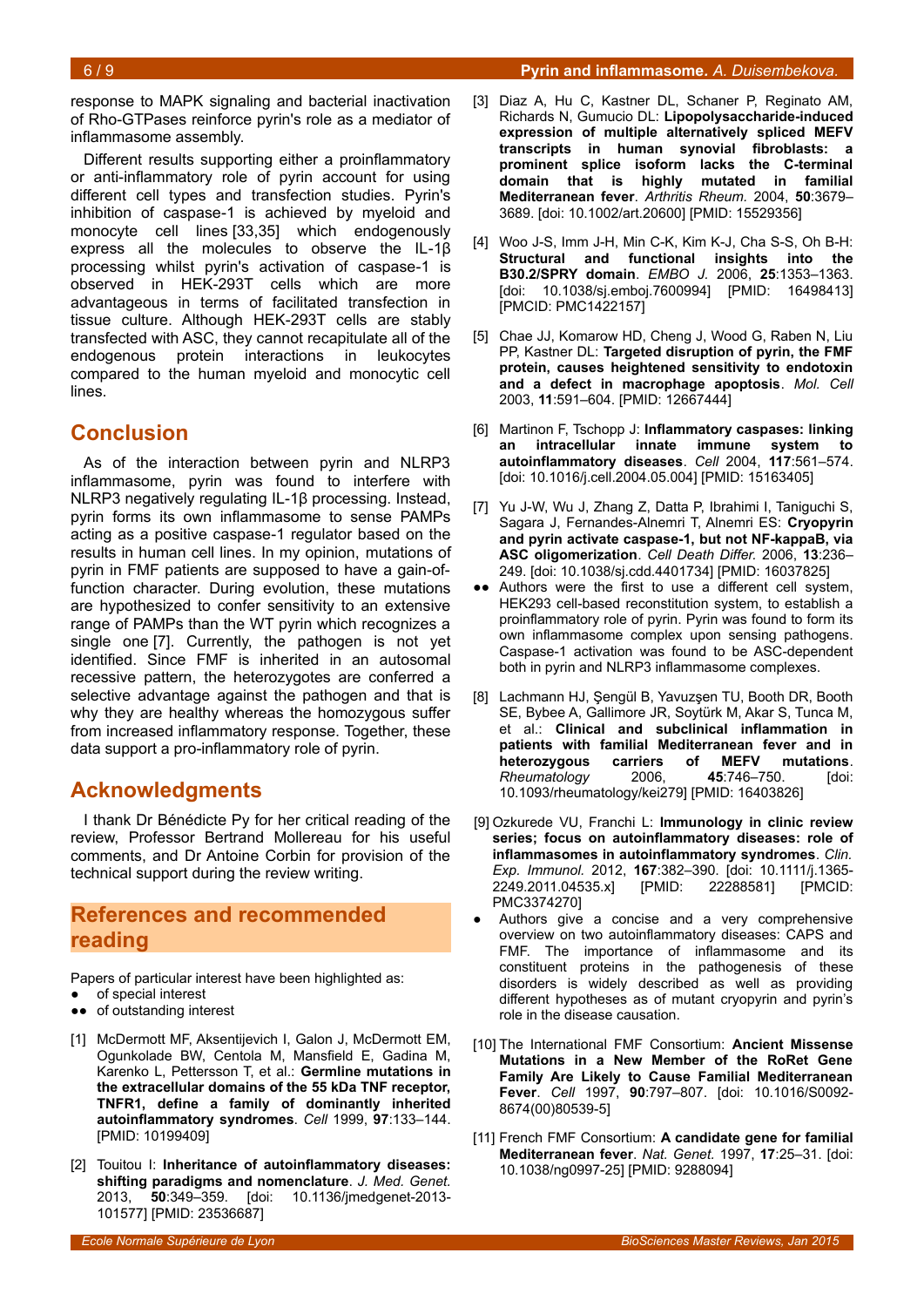#### 7 / 9 **Pyrin and inflammasome***. A. Duisembekova.*

- [12] Martinon F, Mayor A, Tschopp J: **The inflammasomes: guardians of the body**. *Annu. Rev. Immunol.* 2009, **27**:229–265. [doi: 10.1146/annurev.immunol.021908.132715] [PMID: 19302040]
- [13] Schroder K, Tschopp J: **The inflammasomes**. *Cell* 2010, **140**:821–832. [doi: 10.1016/j.cell.2010.01.040] [PMID: 20303873]
- A very detailed comprehensive review explaining mechanisms of function of NLRP3, NLRP1, IPAF and AIM-2 inflammasomes, providing their potential agonists as well as covering regulatory molecular mechanisms that drive the activation or suppression of each inflammasome.
- [14] Roberts TL, Idris A, Dunn JA, Kelly GM, Burnton CM, Hodgson S, Hardy LL, Garceau V, Sweet MJ, Ross IL, et al.: **HIN-200 proteins regulate caspase activation in response to foreign cytoplasmic DNA**. *Science* 2009, **323**:1057–1060. [doi: 10.1126/science.1169841] [PMID: 19131592]
- [15] Netea MG, Nold-Petry CA, Nold MF, Joosten LAB, Opitz B, van der Meer JHM, van de Veerdonk FL, Ferwerda G, Heinhuis B, Devesa I, et al.: **Differential requirement for the activation of the inflammasome for processing and release of IL-1beta in monocytes and macrophages**. *Blood* 2009, **113**:2324–2335. [doi: 10.1182/blood-2008-03-146720] [PMID: 19104081] [PMCID: PMC2652374]
- The paper describes an importance of an additional ATP signal required for secretion of IL-1β), generated by the NLRP3 inflammasome, onto the cell membrane to further mediate inflammation.
- [16] Walsh JG, Muruve DA, Power C: **Inflammasomes in the CNS**. *Nat. Rev. Neurosci.* 2014, **15**:84–97. [doi: 10.1038/ nrn3638] [PMID: 24399084]
- [17] Chae JJ, Cho Y-H, Lee G-S, Cheng J, Liu PP, Feigenbaum L, Katz SI, Kastner DL: **Gain-of-function Pyrin mutations induce NLRP3 protein-independent interleukin-1β activation and severe autoinflammation in mice**. *Immunity* 2011, **34**:755–768. [doi: 10.1016/j.immuni.2011.02.020] [PMID: 21600797] [PMCID: PMC3129608]
- [18] Centola M, Wood G, Frucht DM, Galon J, Aringer M, Farrell C, Kingma DW, Horwitz ME, Mansfield E, Holland SM, et al.: **The gene for familial Mediterranean fever, MEFV, is expressed in early leukocyte development and is regulated in response to inflammatory mediators**. *Blood* 2000, **95**:3223–3231. [PMID: 10807793]
- [19] Chae JJ, Wood G, Richard K, Jaffe H, Colburn NT, Masters SL, Gumucio DL, Shoham NG, Kastner DL: **The familial Mediterranean fever protein, pyrin, is cleaved by caspase-1 and activates NF-kappaB through its Nterminal fragment**. *Blood* 2008, **112**:1794–1803. [doi: 10.1182/blood-2008-01-134932] [PMID: 18577712] [PMCID: PMC2518886]
- [20] Kastner DL, Aksentijevich I, Goldbach-Mansky R: **Autoinflammatory disease reloaded: a clinical perspective**. *Cell* 2010, **140**:784–790. [doi: 10.1016/j.cell.2010.03.002] [PMID: 20303869] [PMCID: PMC3541025]
- [21] Wise CA, Gillum JD, Seidman CE, Lindor NM, Veile R, Bashiardes S, Lovett M: **Mutations in CD2BP1 disrupt binding to PTP PEST and are responsible for PAPA syndrome, an autoinflammatory disorder**. *Hum. Mol. Genet.* 2002, **11**:961–969. [PMID: 11971877]
- [22] Shoham NG, Centola M, Mansfield E, Hull KM, Wood G, Wise CA, Kastner DL: **Pyrin binds the PSTPIP1/CD2BP1 protein, defining familial Mediterranean fever and PAPA syndrome as disorders in the same pathway**. *Proc. Natl. Acad. Sci. U. S. A.* 2003, **100**:13501–13506. [doi: 10.1073/pnas.2135380100] [PMID: 14595024] [PMCID: PMC263843]
- [23] He C, Li J, Xu W: **Mutations in the B30.2 domain of pyrin and the risk of ankylosing spondylitis in the Chinese Han population: A case-control study**. *Immunol. Lett.* 2014, doi:10.1016/j.imlet.2014.07.002. [doi: 10.1016/j.imlet.2014.07.002] [PMID: 25036284]
- [24] Aldea A, Campistol JM, Arostegui JI, Rius J, Maso M, Vives J, Yagüe J: **A severe autosomal-dominant periodic inflammatory disorder with renal AA amyloidosis and colchicine resistance associated to the MEFV H478Y variant in a Spanish kindred: an unusual familial Mediterranean fever phenotype or another MEFV-associated periodic inflammatory disorder?**. *Am. J. Med. Genet. A.* 2004, **124A**:67–73. [doi: 10.1002/ajmg.a.20296] [PMID: 14679589]
- [25] Giaglis S, Mimidis K, Papadopoulos V, Thomopoulos K, Sidiropoulos P, Rafail S, Nikolopoulou V, Fragouli E, Kartalis G, Tzioufas A, et al.: **Increased frequency of mutations in the gene responsible for familial Mediterranean fever (MEFV) in a cohort of patients with ulcerative colitis: evidence for a potential disease-modifying effect?**. *Dig. Dis. Sci.* 2006, **51**:687– 692. [doi: 10.1007/s10620-006-3192-1] [PMID: 16614989]
- [26] Cattan D, Notarnicola C, Molinari N, Touitou I: **Inflammatory bowel disease in non-Ashkenazi Jews with familial Mediterranean fever**. *Lancet* 2000, **355**:378–379. [doi: 10.1016/S0140-6736(99)02134-0] [PMID: 10665562]
- [27] Fidder H, Chowers Y, Ackerman Z, Pollak RD, Crusius JBA, Livneh A, Bar-Meir S, Avidan B, Shinhar Y: **The familial Mediterranean fever (MEVF) gene as a modifier of Crohn's disease**. *Am. J. Gastroenterol.* 2005, **100**:338–343. [doi: 10.1111/j.1572- 0241.2005.40810.x] [PMID: 15667491]
- [28] Ben-Chetrit E, Touitou I: **The impact of MEFV gene identification on FMF: an appraisal after 15 years**. *Clin. Exp. Rheumatol.* 2012, **30**:S3–6. [PMID: 22935552]
- [29] Ozen S, Aktay N, Lainka E, Duzova A, Bakkaloglu A, Kallinich T: **Disease severity in children and adolescents with familial Mediterranean fever: a comparative study to explore environmental effects on a monogenic disease**. *Ann. Rheum. Dis.* 2009, **68**:246–248. [doi: 10.1136/ard.2008.092031] [PMID: 18801759]
- [30] Taskiran EZ, Cetinkaya A, Balci-Peynircioglu B, Akkaya YZ, Yilmaz E: **The effect of colchicine on pyrin and pyrin interacting proteins**. *J. Cell. Biochem.* 2012, **113**:3536–3546. [doi: 10.1002/jcb.24231] [PMID: 22730186]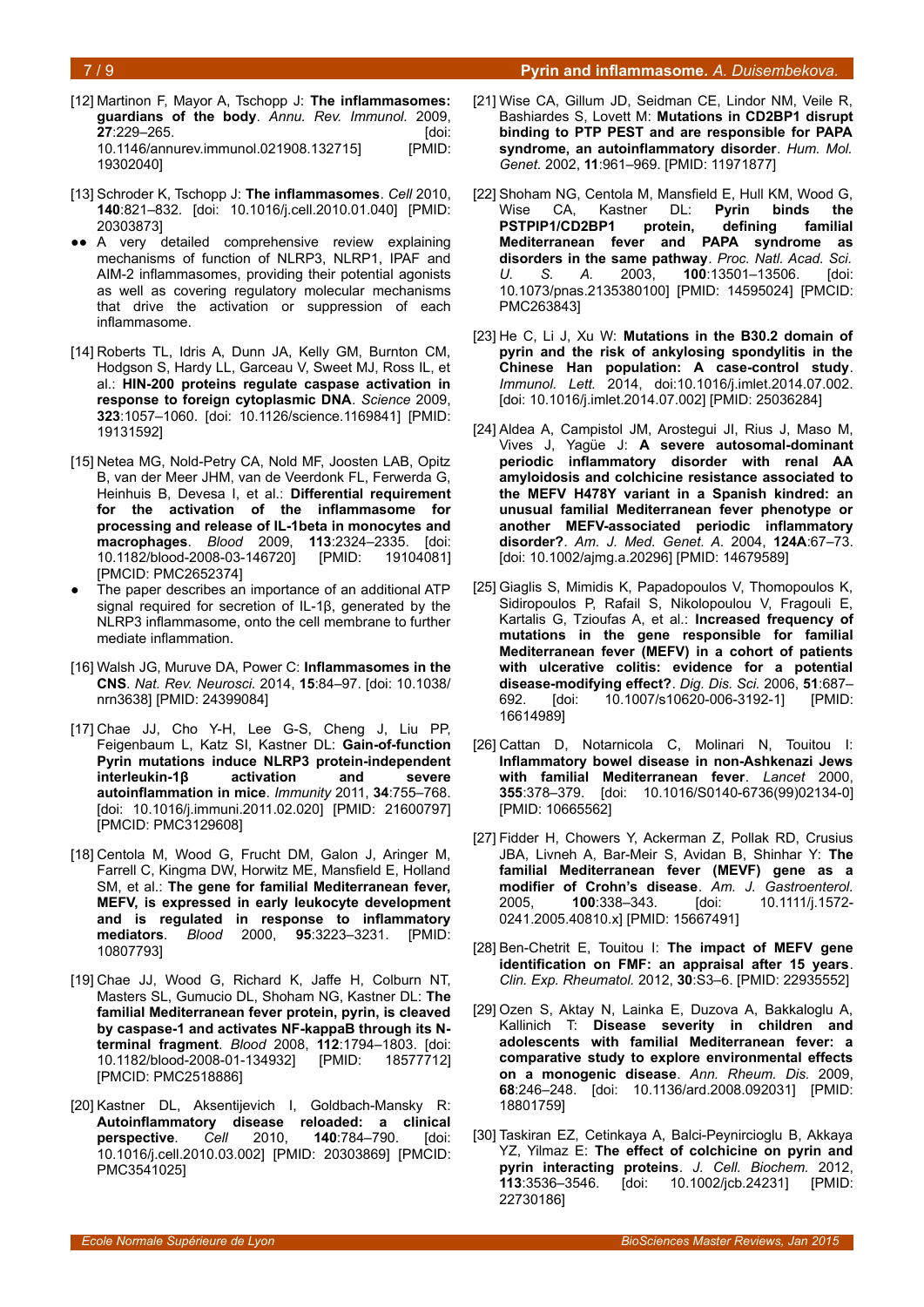- [31] Ozturk MA, Kanbay M, Kasapoglu B, Onat AM, Guz G, Furst DE, Ben-Chetrit E: **Therapeutic approach to familial Mediterranean fever: a review update**. *Clin. Exp. Rheumatol.* 2011, **29**:S77–86. [PMID: 21968242]
- [32] Fernandes-Alnemri T, Wu J, Yu J-W, Datta P, Miller B, Jankowski W, Rosenberg S, Zhang J, Alnemri ES: **The pyroptosome: a supramolecular assembly of ASC dimers mediating inflammatory cell death via caspase-1 activation**. *Cell Death Differ.* 2007, **14**:1590– 1604. [doi: 10.1038/sj.cdd.4402194] [PMID: 17599095] [PMCID: PMC3345951]
- [33] Chae JJ, Wood G, Masters SL, Richard K, Park G, Smith BJ, Kastner DL: **The B30.2 domain of pyrin, the familial Mediterranean fever protein, interacts directly with caspase-1 to modulate IL-1? production**. *Proc. Natl. Acad. Sci. U. S. A.* 2006, **103**:9982–9987. [doi: 10.1073/pnas.0602081103] [PMID: 16785446] [PMCID: PMC1479864]
- Authors support an anti-inflammatory role of pyrin which inhibits IL-1β) processing by binding to catalytic active sites of caspase-1 via the B30.2 domain, thereby rendering caspase-1 inactive to process IL-1β).
- [34] Dowds TA, Masumoto J, Chen FF, Ogura Y, Inohara N, Núñez G: **Regulation of cryopyrin/Pypaf1 signaling by pyrin, the familial Mediterranean fever gene product**. *Biochem. Biophys. Res. Commun.* 2003, **302**:575–580. [PMID: 12615073]
- [35] Papin S, Cuenin S, Agostini L, Martinon F, Werner S, Beer H-D, Grütter C, Grütter M, Tschopp J: **The SPRY domain of Pyrin, mutated in familial Mediterranean fever patients, interacts with inflammasome components and inhibits proIL-1beta processing**. *Cell Death Differ.* 2007, **14**:1457–1466. [doi: 10.1038/sj.cdd.4402142] [PMID: 17431422]
- ●● Authors show how pyrin disrupts NLRP3 inflammasome activation through pyrin's B30.2 binding to NACHT domain of NLRP3 sensor in the caspase-1 activating complex. The suppression of IL-1 $\beta$  processing is further achieved by pyrin-pro-IL-1β) interaction, thereby favouring an inhibitory role of pyrin in inducing inflammation.
- [36] Hesker PR, Nguyen M, Kovarova M, Ting JP-Y, Koller BH: **Genetic Loss of Murine Pyrin, the Familial Mediterranean Fever Protein, Increases Interleukin-1β Levels**. *PLoS ONE* 2012, **7**:e51105. [doi: 10.1371/journal.pone.0051105]
- [37] Hoffman HM, Mueller JL, Broide DH, Wanderer AA, Kolodner RD: **Mutation of a new gene encoding a putative pyrin-like protein causes familial cold autoinflammatory syndrome and Muckle-Wells syndrome**. *Nat. Genet.* 2001, **29**:301–305. [doi: 10.1038/ng756] [PMID: 11687797]
- [38] Stehlik C, Fiorentino L, Dorfleutner A, Bruey J-M, Ariza EM, Sagara J, Reed JC: **The PAAD/PYRIN-family protein ASC is a dual regulator of a conserved step in nuclear factor kappaB activation pathways**. *J. Exp. Med.* 2002, **196**:1605–1615. [PMID: 12486103] [PMCID: PMC2196065]
- [39] Martinon F, Burns K, Tschopp J: **The inflammasome: a molecular platform triggering activation of inflammatory caspases and processing of proILbeta**. *Mol. Cell* 2002, **10**:417–426. [PMID: 12191486]
- [40] Xu H, Yang J, Gao W, Li L, Li P, Zhang L, Gong Y-N, Peng X, Xi JJ, Chen S, et al.: **Innate immune sensing of bacterial modifications of Rho GTPases by the Pyrin inflammasome**. *Nature* 2014, **513**:237–241. [doi: 10.1038/nature13449] [PMID: 24919149]
- ●● Pyrin's physiological role is shown to serve as a pattern recognition receptor(PRR) in primary bone marrowderived macrophages(BMDMs) to sense bacterial induced Rho subfamily inactivation and to form pyrin inflammasome. Pyrin recognizes modifications of Rho-GTPases driven by virulence factors of *C.difficile, H.somni, C.botulinum* that leads to Rho-glucosylation, adenylylation, ribosylation, respectively. These observations were obtained by a generation of MEFV KO mice by TALEN system that is the best pyrin KO mouse model as of now.
- [41] Seshadri S, Duncan MD, Hart JM, Gavrilin MA, Wewers MD: **Pyrin levels in human monocytes and monocytederived macrophages regulate IL-1beta processing and release**. *J. Immunol. Baltim. Md 1950* 2007, **179**:1274–1281. [PMID: 17617620]
- [42] Gavrilin MA, Mitra S, Seshadri S, Nateri J, Berhe F, Hall MW, Wewers MD: **Pyrin Critical to Macrophage IL-1? Response to Francisella Challenge**. *J. Immunol. Baltim. Md 1950* 2009, **182**:7982–7989. [doi: 10.4049/jimmunol.0803073] [PMID: 19494323] [PMCID: PMC3964683]
- Pyrin was shown to detect *F.novicida* bacteria in monocytes inducing caspase-1 activation. It was discovered that macrophage colony-stimulating factor(M-CSF) can restore pyrin levels in monocyte-derived macrophages to defend against the bacterial infection by inducing formation of inflammasome.
- [43] Gavrilin MA, Abdelaziz DHA, Mostafa M, Abdulrahman BA, Grandhi J, Akhter A, Khweek AA, Aubert DF, Valvano MA, Wewers MD, et al.: **Activation of the Pyrin Inflammasome by Intracellular Burkholderia cenocepacia**. *J. Immunol. Baltim. Md 1950* 2012, **188**:3469–3477. [doi: 10.4049/jimmunol.1102272] [PMID: 22368275] [PMCID: PMC3482472]
- The authors were the first to find out another potential agonist of pyrin *B.cenocepacia*. Pyrin detects Type VI secretion system of the bacteria in mononuclear cells driving ASC recruitment and caspase-1 activation.
- [44] Yu J-W, Farias A, Hwang I, Fernandes-Alnemri T, Alnemri ES: **Ribotoxic stress through p38 mitogen-activated protein kinase activates in vitro the human pyrin inflammasome**. *J. Biol. Chem.* 2013, **288**:11378–11383. [doi: 10.1074/jbc.M112.448795] [PMID: 23479736] [PMCID: PMC3630843]
- [45] Yu J-W, Fernandes-Alnemri T, Datta P, Wu J, Juliana C, Solorzano L, McCormick M, Zhang Z, Alnemri ES: **Pyrin activates the ASC pyroptosome in response to engagement by autoinflammatory PSTPIP1 mutants**. *Mol. Cell* 2007, **28**:214–227. [doi: 10.1016/j.molcel.2007.08.029] [PMID: 17964261] [PMCID: PMC2719761]
- The paper provides evidence regarding pyrin's role as acting a sensor of mutant PSTPIP1, protein mutated in PAPA syndrome, to form ASC pyroptosome which is a platform for caspase-1 activation.
- [46] Hamilton JA: **Colony-stimulating factors in inflammation and autoimmunity**. *Nat. Rev. Immunol.* 2008, **8**:533–544. [doi: 10.1038/nri2356] [PMID: 18551128]